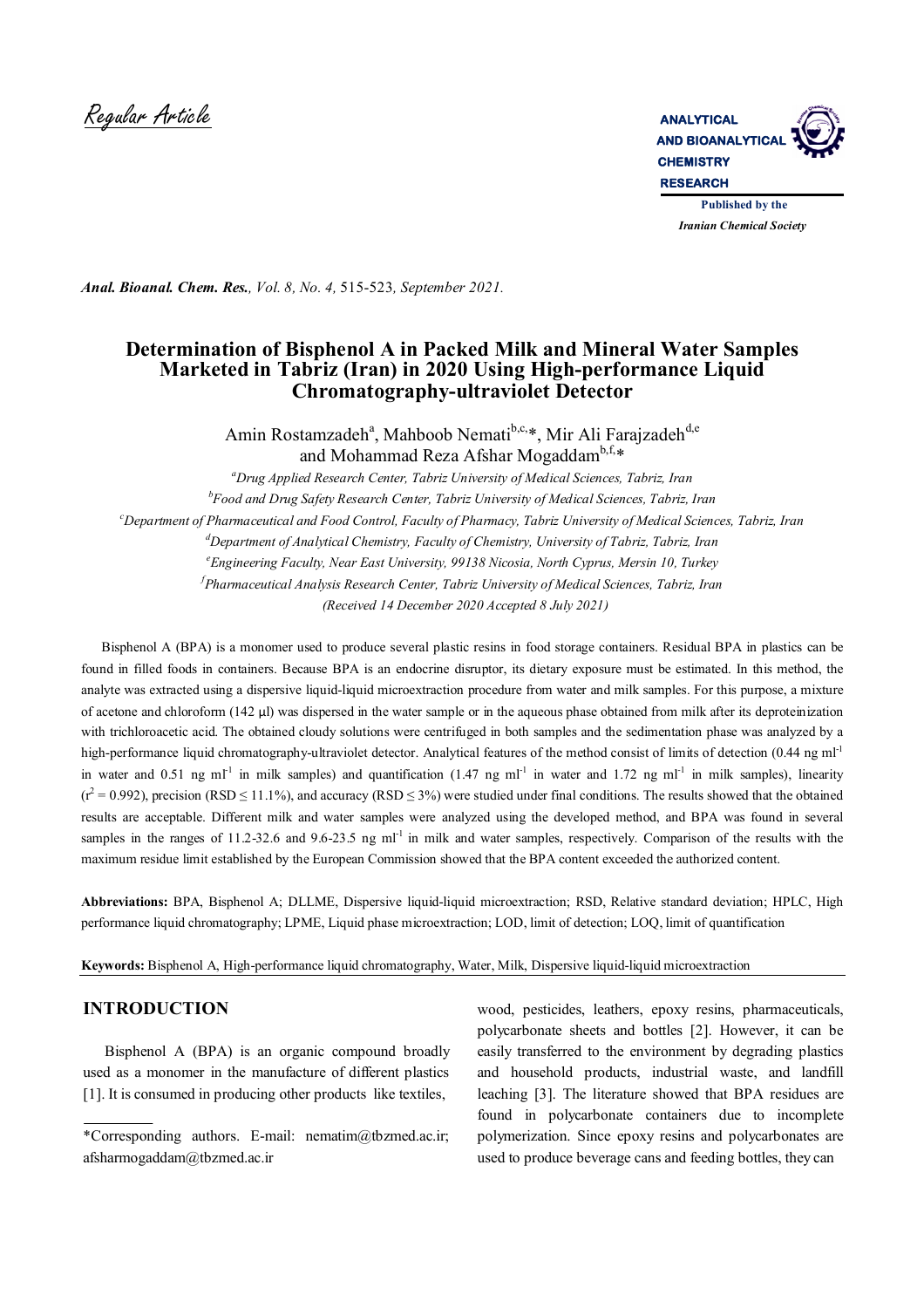migrate into drinks or foods filled into the containers [4]. Since BPA is an estrogenic compound, it can disrupt the normal function of the endocrine system [5]. Also, it can cause breast cancer in some humans. As a result, BPA levels must be controlled at trace levels in food or environmental samples to prevent accumulation in the human body [6]. According to the literature, chromatographic-based techniques like high-performance liquid chromatography (HPLC) equipped with different detectors like mass spectrometry [7], tandem mass spectrometry [8], fluorescence detector [9] and gas chromatography equipped with mass spectrometry [6], flame ionization detector [10], and tandem mass spectrometry [11] have been developed for the determination of BPA in different samples. Despite the sufficient sensitivity of these instruments, the need for removing interference leads to perform sample preparation methods before instrumental analysis [12]. Different sample preparation methods such as liquid-liquid extraction [13], solid-phase microextraction [14], solid-phase extraction [15-18] and liquid phase microextraction (LPME) have been developed in preparation of different samples [19]. LPME is a known method that has been developed for the efficient extraction and separation of analytes from the sample matrix. It has attracted outstanding benefits owning to its sensible advantage on low consumption of toxic solvents. Up to now, different modes of LPME were developed and used in the extraction of BPA from different samples. DLLME is a well-known LPME method that consists of a ternary solvent system, including an aqueous solution containing the analytes, a water-immiscible extraction solvent, and a disperser solvent. In this method, a mixture of dispersive and extraction solvents is prepared and dispersed into the aqueous solution by a syringe. Thus, an emulsion is formed by the dispersion of the extraction solvent into the aqueous solution. Due to distinguished advantages of DLLME such as rapidity, expensiveness, high enrichment factors (EFs), and low consumption of organic solvents, considerable attention was focused on DLLME, and it was proposed to use in the extraction of different compounds [20].

 The main goal of this study was the use of the DLLME procedure for the extraction of BPA from mineral water and

milk samples marketed in Tabriz (Iran) in 2020 before its determination by HPLC-ultraviolet detector (UV). For this purpose, a previously reported DLLME method was performed on milk and water samples. The method was completely validated and used for the determination of several samples. The method was performed on milk samples with several modifications after achieving optimal conditions.

### **MATERIAL AND METHODS**

#### **Devices**

 A Smartline HPLC (Smartline®S-1000, Knauer, Berlin, Germany) equipped with a UV (S-2500) detector and a manual injection valve was used to separate and quantify BPA. The analyte was separated on an STR-ODS  $C_{18}$ analytical column (250 mm, 4.6 mm id, particle size of 5 µm) (Knauer, Berlin, Germany), and it was eluted by a mixture of acetonitrile: water  $(46:55, v/v)$  at a flow rate of 1.0 ml min<sup>-1</sup> in an isocratic elution mode. The analyte was detected at a wavelength of 224 nm. An Eppendorf centrifuge (Hamburg) was used for the phase separation. A vortex mixer (Scientific Industries Inc., Bohemia, NY) was used for vortexing.

### **Chemicals and Solutions**

 BPA was purchased from Sigma-Aldrich (St. Louis, MO, USA). Acetone, methanol, acetonitrile (ACN), ethanol, chloroform, carbon tetrachloride (CT), 1,1,1-trichloroethane (1,1,1-TCE), dichloromethane (DCM) and trichloroacetic acid (TCA) were prepared from Merck (Darmstadt, Germany. Acetonitrile and water (HPLC-grade) were obtained from Carlo-Erba Company (Barcelona, Spain). BPA was dissolved in ACN at 100 mg  $I<sup>-1</sup>$ , which was used to prepare working solutions by appropriate dilution with deionized water.

#### **Real Samples**

 Ten packed mineral waters were randomly collected from supermarkets (Tabriz, East Azarbaijan, Iran). Also, ten milk samples packed in tetrapack boxes and polymeric bottles were purchased from local vendors. All samples were stored in a refrigerator at 4 ºC before analysis.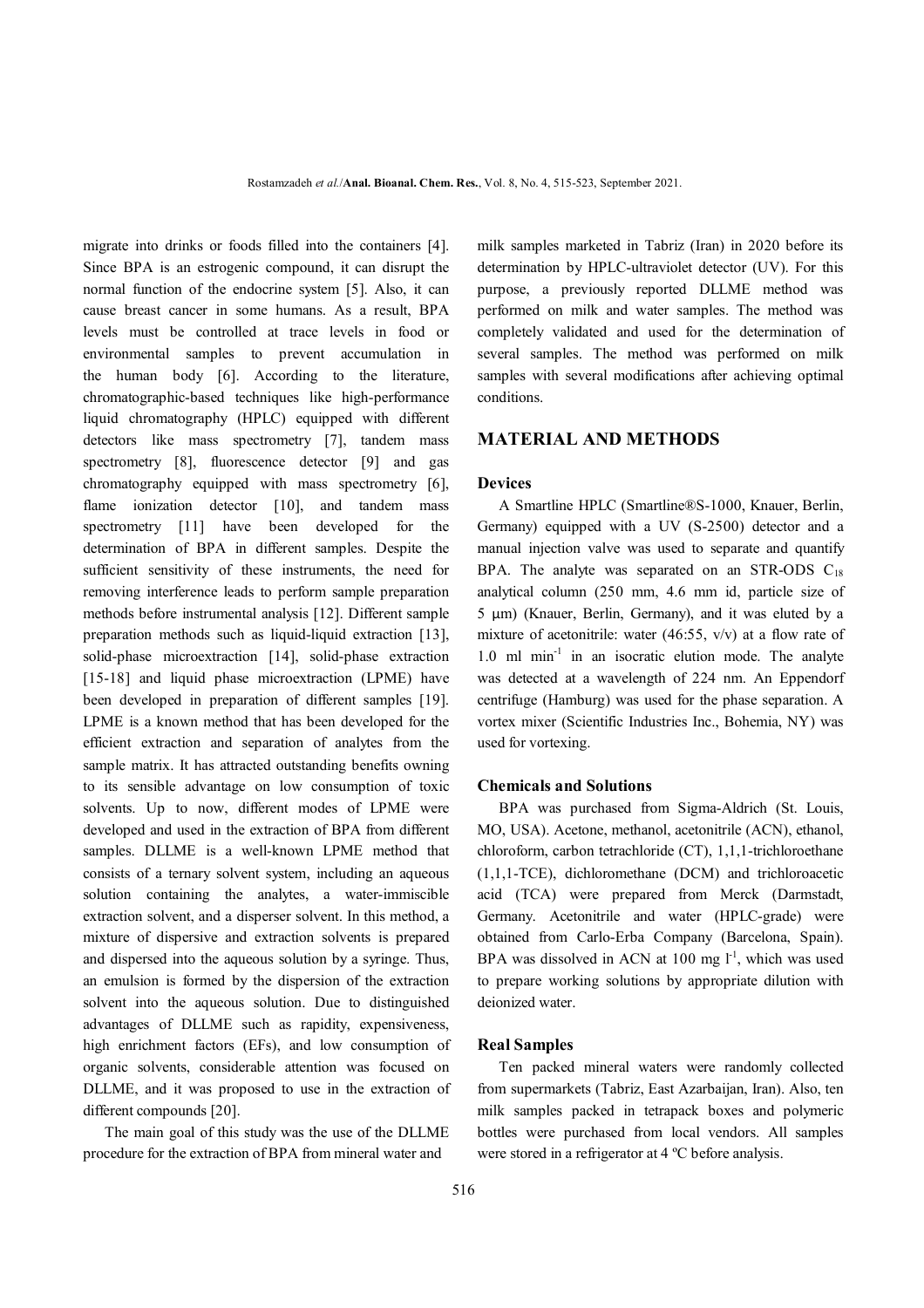DLLME procedure for BPA determination in milk and water samples*/***Anal. Bioanal. Chem. Res.**, Vol. 8, No. 4, 515-523, September 2021.

### **Sample Preparation Method for Water Samples**

 The procedure was done according to the previously published method [21]. Briefly, 10 ml of water sample containing the analyte was transferred into a conical bottom glass test tube. Then, 2 ml of acetone was mixed with 142 µl chloroform, and the mixture was injected into the aqueous solution, and the obtained cloudy solution was centrifuged for 5 min at 5000 rpm. The sedimented phase was completely taken, and after evaporation under a nitrogen stream, the residue was dissolved in 50 µl of the mobile phase and injected into the separation system.

### **Sample Preparation Method for Milk Samples**

 For this purpose, 15 ml of milk sample was poured into a glass test tube, and then 200 mg TCA was added to the sample and vortexed for 5 min. After centrifugation of the mixture at 5000 rpm for 10 min, the obtained supernatant phase was withdrawn and transferred into another tube. Subsequently, 1.5 ml of ACN was mixed with 75 µl chloroform, and the mixture was quickly injected into the solution. The collected phase at the bottom of the tube was transferred into a Microtube and evaporated under a nitrogen stream. The residue was dissolved in 50 µl of the mobile phase and injected into the separating system.

### **RESULTS AND DISCUSSION**

# **Optimization of DLLME Parameters Used in the Milk Sample**

 In this approach, BPA was extracted from the milk sample by using a DLLME procedure. The effective parameters for this step, including dispersive solvent type and volume, extraction solvent type and volume, salt addition and pH, must be optimized. Also, the amount of protein precipitation agent should be optimized.

 In this method, TCA was used for removing milk proteins to prevent their interference with the analyte during extraction. TCA forces the proteins to be precipitated by sequestering the protein-bound water. The quantity of TCA was investigated by dissolving it in the range of 75-300 mg in a 10 ml milk sample. The results (Fig. 1a) show that the method efficiency increases up to 200 mg TCA and then remains constant. At amounts less than 75 mg TCA, the milk proteins were not precipitated completely, and the

method became useless. Therefore, 200 mg of TCA was used for the next steps.

 The type of extraction solvent was investigated by choosing four organic solvents with a density higher than water, including CT, chloroform, 1,1,1-TCE, and DCM. All experiments were done with 150 µl of each solvent. The results obtained using chloroform lead to better efficiency compared to other solvents (Fig. 1b). Thus, chloroform was selected for the next experiments.

 The extraction solvent volume effect on the method efficiency was tested by adding different volumes of chloroform in the range of  $75-200 \mu l$  to 1.0 ml of acetone (as a disperser). The obtained results are shown in Fig. 1c. It is clear that chloroform volume has no remarkable effect on the method performance, and 75 µl was selected for the next experiments to obtain high EF and low limit of detection (LOD).

 The type of dispersive solvent was investigated by performing different experiments with acetone, methanol, ACN and ethanol independently. In all tests, 1.0 ml of each solvent was used. The obtained results are shown in Fig. 1d. The data depict that acetone is most effective than other solvents, and it was selected for the next experiments.

 The dispersive solvent volume was evaluated by performing different experiments with acetone in the range of 0.5-2.0 ml. The other experimental conditions were kept constant. The results (Fig. 1e) show that the method efficiency increases up to 1.5 ml and then decreases. Therefore, 1.5 ml was selected as the suitable volume for dispersive solvent.

 The effect of salt addition on the method efficiency was assayed by dissolving sodium chloride at different concentrations in the range of  $(0-10\%, w/v)$  into the aqueous phase. The obtained extraction recovery (ER) for each concentration (Fig. 1f) shows that the addition of salt has an adverse effect on the method efficiency. Therefore, the experiments were done in the absence of salt.

 As BPA has acidic nature, the pH of the aqueous phase used in DLLME can affect the efficiency of the method by ionization of the analyte and its converting to the related deprotonated form. Therefore, the pH of the aqueous phase was adjusted in the range of 2-12 by adding appropriate volumes of 0.1 M NaOH or HCl solution. The results (Fig. 1g) show that the extraction efficiency of the method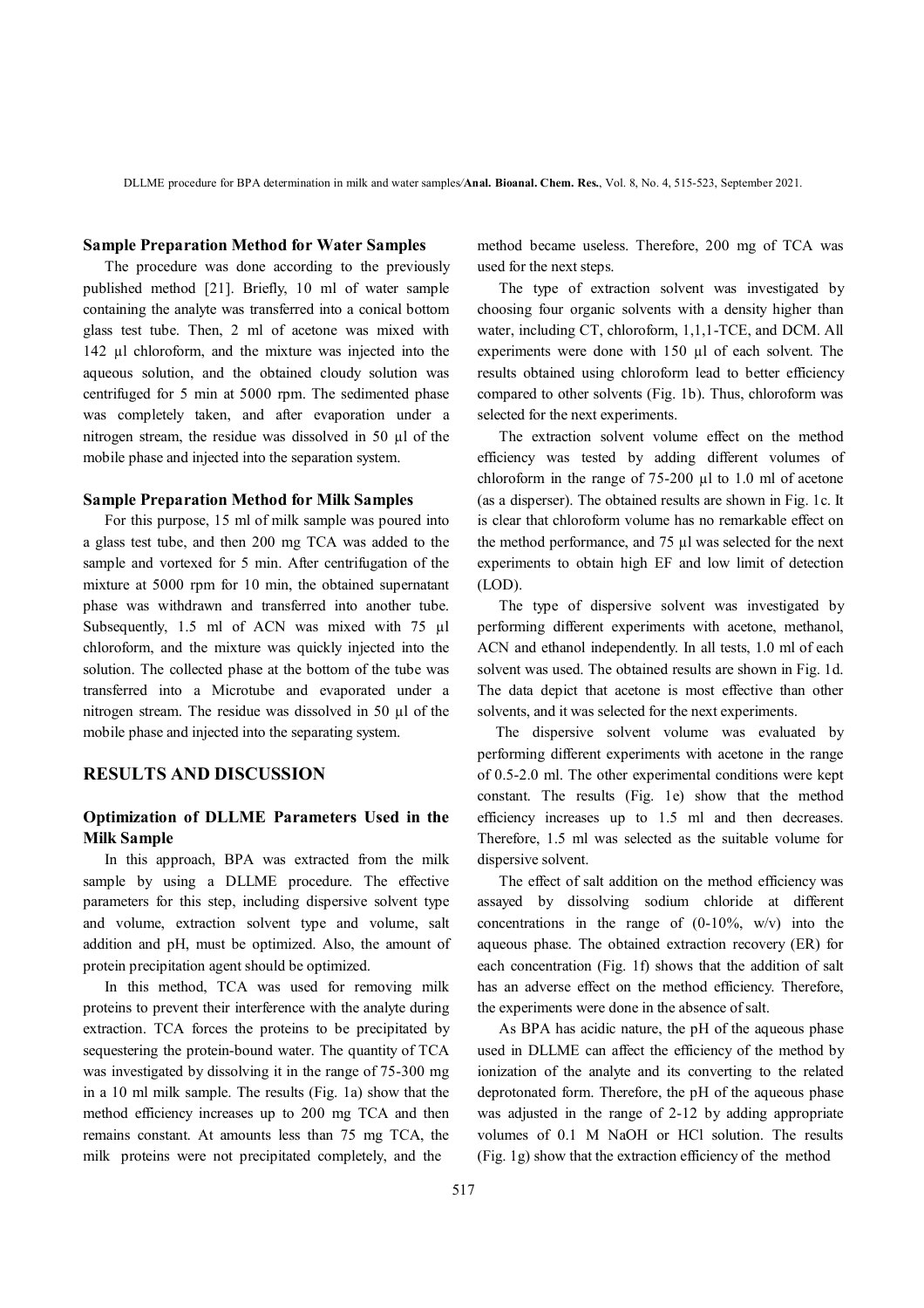is almost constant in the range of 2-8. Because the aqueous solution pH was in the mentioned range, there was no need for pH adjustment in this study.





 Extraction conditions: sample, 10 ml milk containing 50 ng ml-1 of BPA; vortex time, 5 min; dispersive solvent type (volume), acetone (1.0 ml); extraction solvent type (volume), carbon tetrachloride  $(76 \mu l)$ , centrifugation rate (time), 5000 rpm (5 min). The error bars show the minimum and maximum of three repeated determinations.



**Fig. 1b.** Selection of extraction solvent type. Extraction conditions are the same as those used in Fig. 1a, except 200 mg TCA was selected as a protein precipitation agent.

### **Method Validation**

 The used approach for extracting BPA from milk and water samples was validated by calculating several parameters consisting of LOD and the limit of quantification (LOQ), accuracy and precision, linearity, and ER using international guidelines and protocols [22].

 **LOD and LOQ.** The lowest concentration of an analyte that can be consistently determined by an analytical







**Fig. 1d.** Selection of a dispersive solvent kind. Extraction conditions are the same as those used in Fig. 1c, except 75 µl chloroform was used as an extraction solvent.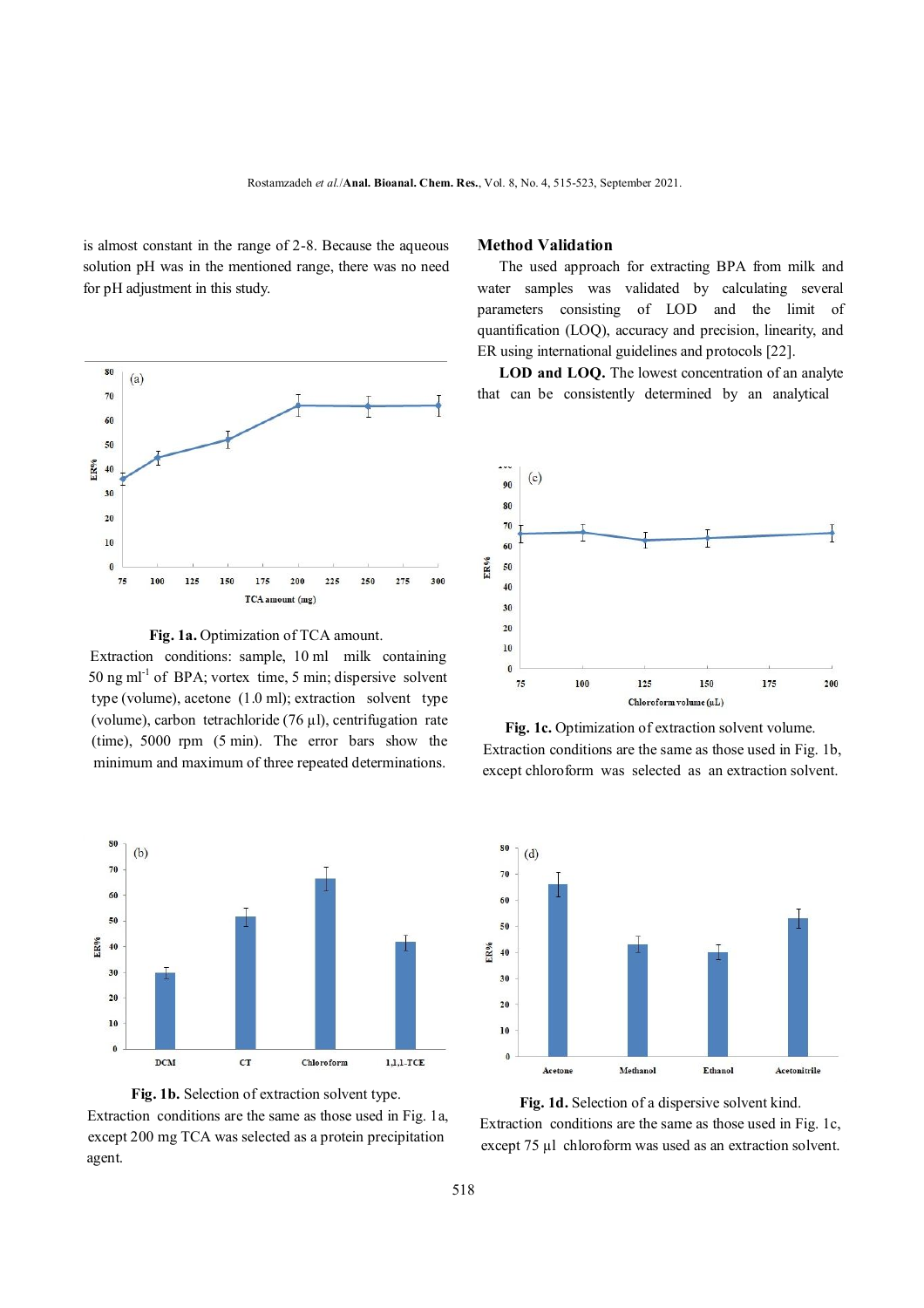

**Fig. 1e.** Selection of dispersive solvent volume. Extraction conditions are the same as those used in Fig. 1d, except acetone was used as a dispersive solvent.



**Fig. 1f.** Salt addition effect. Extraction conditions are the same as those used in Fig. 1e, except 1.5 ml acetone was used as a dispersive solvent.



Extraction conditions are the same as those used in Fig. 1f, except the experiments were done in the absence of salt.

approach is considered to be LOD. Generally, the LOD is measured as a concentration in where the peak height (S) of an analyte to noise (N) ratio is equal to 3 ( $S/N = 3$ ). The LOQ is the lowest concentration which can be measured quantitatively with acceptable accuracy and precision and is calculated based on  $S/N = 10$ . The results showed that LOD and LOQ for BPA were  $0.44$  and  $1.47$  ng ml<sup>-1</sup> in water and  $0.51$  and  $1.72$  ng ml<sup>-1</sup> in milk, respectively.

**Linearity.** The linearity of a calibration graph is evaluated by calculating the square of the correlation coefficient  $(r^2)$ . The calibration graph was plotted as the analyte concentration versus analytical signal (peak area) after performing the method. In this work, six different concentrations of BPA (5, 50, 125, 250, 500 and 5000 ng ml<sup>-1</sup>) were spiked into an analyte-free water sample, and after performing the method, analytical signals (peak areas) were plotted versus concentration. The data showed good linearity with  $r^2 = 0.991$  and 0.992 for water and milk samples, respectively.

**Repeatability.** The repeatability of a method is defined as the closeness of agreement between independent test results from the same method. Repeatability is considered the precision of an analytical method, and it is expressed in the relative standard deviation (RSD) for repeated analyses. The RSD was calculated by analyzing blank water and the milk sample was spiked at two different concentrations, including 5 and 50 ng  $ml^{-1}$  with respect to BPA. It was found that the RSDs were in the ranges of 6.6-8.9% and 7.3-11.1% for intra-  $(n = 5)$  and inter-day  $(n = 3)$  precisions. The results showed that the method is sufficiently repeatable for reliable determination of BPA in the studied samples.

 **Accuracy.** The nearness of the mean of the experimental results calculated by an analytical method to an actual concentration is expressed in term of the accuracy. The best approach to evaluate the method's accuracy is to perform the method on a Certificated Reference Material (CRM). In this case, there is no CRM for BPA in water or milk samples, so the added method was used to assess accuracy. In this method, five water and milk samples were spiked with BPA at two concentrations, including 50 and  $125$  ng ml<sup>-1</sup> and the method was applied to these samples. The resulting mean values (50  $\pm$  1.5 or 125  $\pm$  3.7) showed that RSDs were less than 3% for BPA for all samples.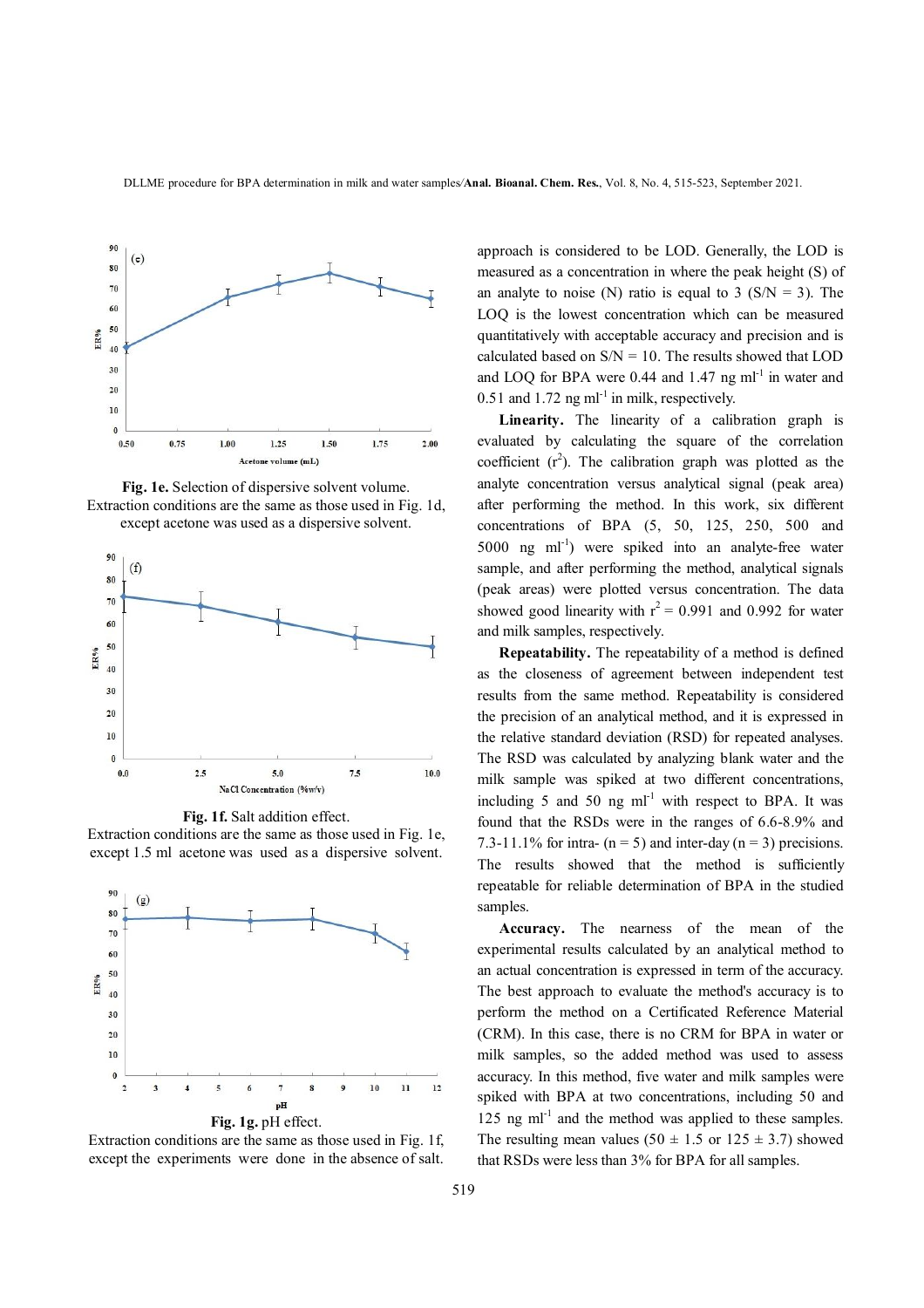

Fig. 2. Typical HPLC-UV chromatograms of (a) a standard solution at a concentration of 5 mg  $I<sup>-1</sup>$  of BPA (b), unspiked milk, (c) spiked milk at a concentration of 10 ng ml<sup>-1</sup>, (d) unspiked, (e) and spiked water sample at a concentration of 10 ng ml<sup>-1</sup>. All of the chromatograms were obtained after performing the developed method, except chromatogram (a) obtained after direct injection of the standard solution.

#### **Real Samples Analysis**

 The method was used for the analysis of ten water samples and ten milk samples of various brands. All samples were packed in plastic bottles. The results showed that BPA was found in all samples, except for three milks and four mineral water samples. BPA was found to be in the range of  $11.2$ -32.6 and  $9.6$ -23.5 ng ml<sup>-1</sup> in water and milk samples, respectively. Unfortunately, its concentration was completely higher than the specific migration limit of 0.6  $\mu$ g g<sup>-1</sup> for BPA in foods and food stimulants established by the European Commission [23]. Figure 2 shows typical HPLC-UV chromatograms of a standard solution at a concentration of 5 mg  $l^{-1}$  (BPA), unspiked and spiked, and unspiked and spiked water samples after performing the developed method. The effect of non-analyte compounds on the method efficiency in milk samples were studied by analyzing four milk samples spiked with the analytes at three concentrations  $(5, 10 \text{ and } 25 \text{ ng ml}^{-1})$  and comparing the results with those obtained for deionized water spiked at the similar concentrations. The results are reported as mean relative recoveries in Table 1. They demonstrate that the

sample matrices have no significant effect on the efficiency of the method.

# **Comparison of the Method with UNE-EN: 13130- 13:2005 Method**

 The efficiency of the present study was compared with the developed method UNE-EN: 13130-13:2005 [24] for the determination of BPA. For this purpose, three samples were spiked with BPA, three concentrations, and the methods were performed synchronously. The obtained results were calculated as mean relative recoveries, and they were analyzed statistically with respect to accuracy (t-test). The resulting data can be found in Table 2. According to the obtained results, there is no significant difference between both approaches as  $t_{\text{statistics}} < t_{\text{critical}}$ .

#### **Comparison of the Method with other Approaches**

The efficiency of this study was compared with previously reported methods used in the determination of BPA considering different terms of features such as LOD, LR, RSD, extraction time and ER. The results are listed in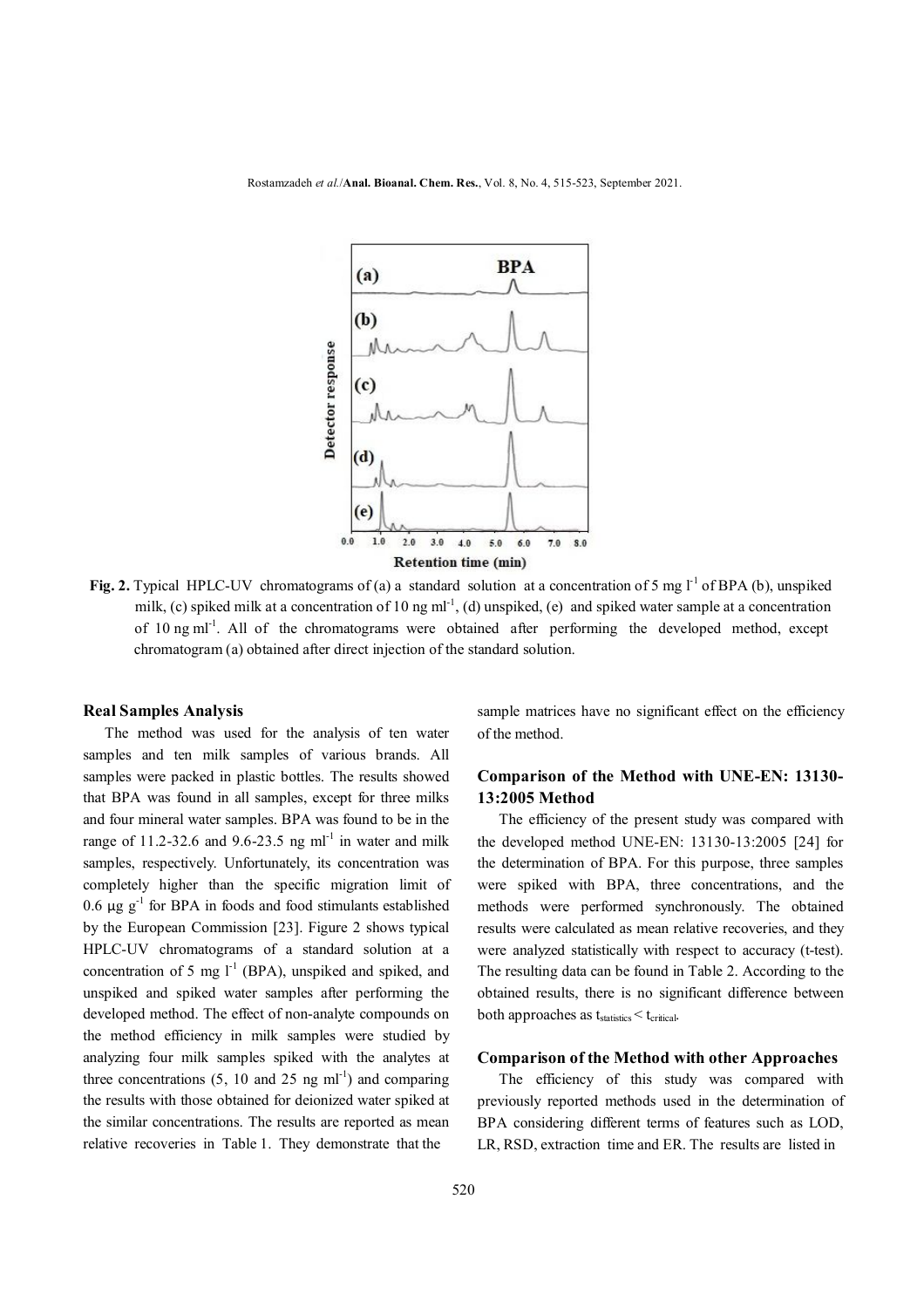DLLME procedure for BPA determination in milk and water samples*/***Anal. Bioanal. Chem. Res.**, Vol. 8, No. 4, 515-523, September 2021.

**Table 1.** Results of Assays to Check the Sample Matrix Effect for BPA. It is Noted that the BPA Contents of Samples were Subtracted

| Analyte                                                                         | Mean relative recovery $\pm$ standard deviation (n = 3) |            |            |            |               |                          |               |               |  |  |
|---------------------------------------------------------------------------------|---------------------------------------------------------|------------|------------|------------|---------------|--------------------------|---------------|---------------|--|--|
|                                                                                 | Milk                                                    | Milk       | Milk       | Milk       | Mineral water | Mineral water            | Mineral water | Mineral water |  |  |
|                                                                                 | #1                                                      | #2         | #3         | #4         | #1            | #2                       | #3            | #4            |  |  |
| All samples were spiked with BPA at a concentration of 5 ng ml <sup>-1</sup> .  |                                                         |            |            |            |               |                          |               |               |  |  |
| <b>BPA</b>                                                                      | $85 \pm 3$                                              | $89 \pm 3$ | $82 \pm 5$ | $86 \pm 5$ | $92 \pm 5$    | $92 \pm 3$<br>$97 \pm 4$ |               | $93 \pm 6$    |  |  |
| All samples were spiked with BPA at a concentration of 10 ng $ml^{-1}$ .        |                                                         |            |            |            |               |                          |               |               |  |  |
| <b>BPA</b>                                                                      | $84 \pm 4$                                              | $90 \pm 5$ | $81 \pm 6$ | $83 \pm 4$ | $96 \pm 3$    | $93 \pm 4$               | $92 \pm 5$    | $94 \pm 3$    |  |  |
| All samples were spiked with BPA at a concentration of 25 ng ml <sup>-1</sup> . |                                                         |            |            |            |               |                          |               |               |  |  |
| <b>BPA</b>                                                                      | $90 \pm 3$                                              | $86 \pm 3$ | $92 \pm 4$ | $96 \pm 7$ | $90 \pm 6$    | $94 \pm 4$               | $96 \pm 3$    | $97 \pm 4$    |  |  |

**Table 2.** The Obtained Concentrations of the Analytes in the Spiked and Unspiked Samples and their Comparison with other Method

| Analyte    |                | Mean recovery $(\% ) \pm$ standard deviation (n =3) |            |                       |            |            |                  |                |            |        |
|------------|----------------|-----------------------------------------------------|------------|-----------------------|------------|------------|------------------|----------------|------------|--------|
|            | Added          | Water sample #1                                     |            | Water sample #2       |            |            | Milk sample $#1$ |                |            |        |
|            | $(ng ml^{-1})$ |                                                     |            |                       |            |            |                  |                |            |        |
|            |                | DLLME-                                              | UNE-EN:    | t-static <sup>a</sup> | DLLME-     | UNE-       | t-static         | DLLME-         | UNE-EN:    | $t-$   |
|            |                | <b>HPLC-UV</b>                                      | 13130-     |                       | HPLC-      | EN:        |                  | <b>HPLC-UV</b> | 13130-     | static |
|            |                |                                                     | 13:2005    |                       | UV         | 13130-     |                  |                | 13:2005    |        |
|            |                |                                                     |            |                       |            | 13:2005    |                  |                |            |        |
| <b>BPA</b> | 5              | $92 \pm 3$                                          | $86 \pm 5$ | 1.89                  | $93 \pm 6$ | $94 \pm 6$ | 1.74             | $91 \pm 4$     | $92 \pm 3$ | 2.11   |
|            | 10             | $91 \pm 4$                                          | $92 \pm 6$ | 2.06                  | $89 \pm 4$ | $93 \pm 5$ | 1.96             | $92 \pm 5$     | $88 \pm 4$ | 1.39   |
|            | 50             | $84 \pm 5$                                          | $97 \pm 4$ | 1.98                  | $85 \pm 5$ | $95 \pm 4$ | 2.05             | $94 \pm 6$     | $97 \pm 5$ | 1.74   |

<sup>a</sup>t-Critical = 2.23 for  $n = 4$ ,  $p = 0.05$ . <sup>b</sup>Not detected. <sup>c</sup>The initial concentration of the analyte was subtracted.

Table 3. The relatively short extraction time and better ERs are other characteristics of the proposed method compared to others. The LODs are comparable or lower than those of the mentioned techniques except DLLME-HPLC-UV method performed on water samples [21]. The RSDs for this method is comparable or better than the other mentioned methods. All these results reveal that the present method is a sensitive, rapid and repeatable technique that can be used as an alternative method for the extraction, preconcentration and determination of BPA.

# **CONCLUSIONS**

 In this work, a successful DLLME approach was conducted on milk and water samples to extract BPA prior

to its HPLC-UV determination. The method was optimized and validated, and the obtained results showed lower LODs and LOQs, and acceptable precisions, accuracy, and recoveries. Finally, the method was performed on various milk and water samples packaged in plastic bottles, and BPA was determined by them. Unfortunately, it was found that BPA was higher than the level established by the European Commission in most samples.

# **ACKNOWLEDGMENTS**

 The authors thank the Research Council of the Tabriz University of Medical Sciences for financial support under grant number of 3811.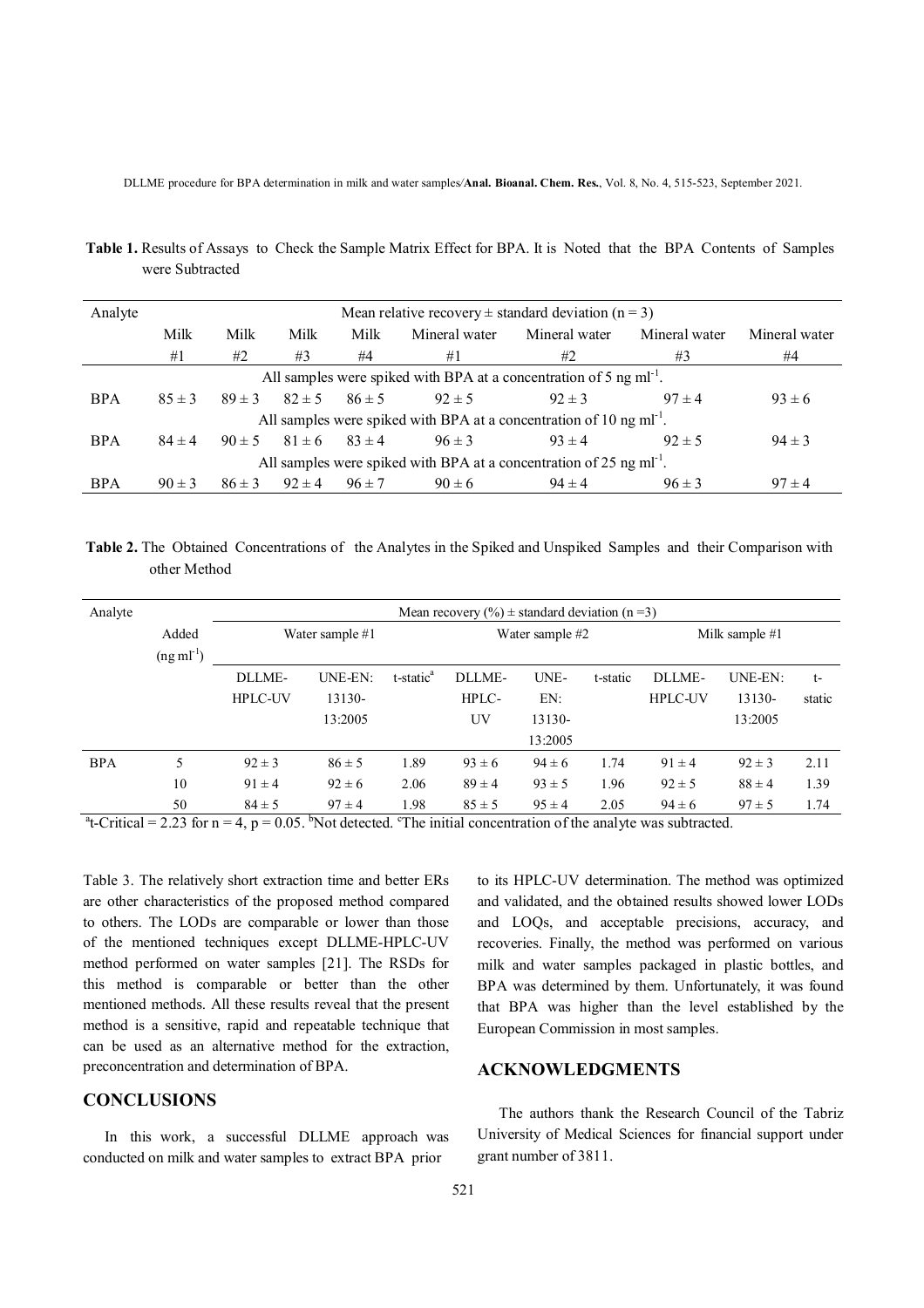| Method                       | Sample              | LOD <sup>a</sup> | $LR^b$         | <b>RSD</b> | <b>Extraction</b> time | ER                       | Ref.    |
|------------------------------|---------------------|------------------|----------------|------------|------------------------|--------------------------|---------|
|                              |                     |                  |                | $(\%)^c$   | (min)                  | $({\%})^d$               |         |
| QuEChERS-DLLME-GC-           |                     | $0.2 - 0.4$      | $1 - 150$      |            |                        |                          | $[25]$  |
| MS <sup>e</sup>              | Canned seafood      | $(ng g-1)$       | $(ng g^{-1})$  | $11-19$    | > 30                   | $\overline{\phantom{a}}$ |         |
|                              |                     | 1.25             | $4.0 - 100$    |            |                        |                          | $[26]$  |
| IL-VA-LLE-GC-MS <sup>f</sup> | Thermal paper       | $(ng g-1)$       | $(ng g^{-1})$  | 10         | 16                     | 99                       |         |
|                              |                     | 16000            | 48000          |            |                        |                          |         |
| DLLME-GC-FID <sup>g</sup>    | Honey sample        | $(ng ml-1)$      | $(ng ml-1)$    | 18.6       | 10                     | 93                       | [10]    |
| DLLME -GC-MSh                | Beverages           | $7-10$           | 20-1000        | $7-9$      | 5                      | $\overline{\phantom{a}}$ |         |
|                              |                     | $(ng ml-1)$      | $(ng ml^{-1})$ |            |                        |                          | $[27]$  |
| VALLE-AALLME-HPLC-           | Canned doogh sample | 0.54-0.82        | $2.7 - 100$    | $5 - 6$    | 10                     | 81-86                    | $[4]$   |
| VWD <sup>1</sup>             |                     | $(ng ml-1)$      | $(ng ml-1)$    |            |                        |                          |         |
| DLLME-HPLC-UV <sup>j</sup>   | Water               | 0.07             | $0.5 - 1000$   | 6.0        | 3.0                    | 48                       | $[21]$  |
|                              |                     |                  |                |            |                        |                          |         |
| DLLME-HPLC-UV                | Water               | 0.44             | 1.47-5000      | 6.6        | $\sim$ 5               | 82                       | Present |
|                              |                     | $(ng ml-1)$      | $(ng ml^{-1})$ |            |                        |                          | work    |
|                              | Milk                | 0.51             | 1.72-5000      | 8.9        | $\sim$ 15              | 73                       |         |
|                              |                     | $(ng ml^{-1})$   | $(ng ml^{-1})$ |            |                        |                          |         |

**Table 3.** Comparison of the Proposed Method with other Methods in the Extraction and Determination of BPA

#### **REFERENCES**

.

- [1] J. Zhang, Y. Chena, W. Wu, Z. Wang, Y. Chub, X. Chen, Microchem. J. 145 (2019) 1176.
- [2] J. Liu, L. Zhang, G. Lu, R. Jiang, Z. Yan, Y. Li, Ecotoxicol. Environ. Saf. 208 (2021) 111481.
- [3] J.R. Koduru, L.P. Lingamdinne, J. Singh, K.H. Choo, Process Saf. Environ. Prot. 103 (2016) 87.
- [4] R. Amini, J. Khandaghi, M.R. Afshar Mogaddam, Food Anal. Methods 11 (2018) 3267.
- [5] I. Escalona, J. de Grooth, J. Font, K. Nijmeijer, J. Membr. Sci. 468 (2014) 192.
- [6] S. Bodur, S. Erarpat, G.D. Bozyi˘git, D.S. Chormey, E. Oz, N. Ozdo˘gan, S. Bakırdere, Microchem. J. 159 (2020) 105532.
- [7] Y. Zhao, X.L. Bai, T. Song, G.L. Zhang, Y.C. Yuan, Y.M. Liu, X. Liao, Microchem. J. 151 (2019) 104212.
- [8] K. Owczarek, P. Kubica, B. Kudłak, A. Rutkowska, A. Konieczna, D. Rachoń, J. Namieśnik, A. Wasik, Sci. Total Environ. 628-629 (2018) 1362.
- [9] T. Li, Y. Song, Z. Dong, Y. Shi, J. Fan, J.

Chromatogr. A 1621 (2020) 461087.

- [10] M.A. Farajzadeh, M. Abbaspour, M.R. Afshar Mogaddam, Food Anal. Methods 8 (2015) 2035.
- [11] Y. Deceuninck, E. Bichon, S. Durand, N. Bemrah, Z. Zendong, M.L. Morvan, P. Marchand, G. Dervilly-Pinel, J.P. Antignac, J.C. Leblanc, B. Le Bize, J. Chromatogr. A 1362 (2014) 241.
- [12] M. Torbati, M.A. Farajzadeh, M.R. Afshar Mogaddam, M. Torbati, J. Sep. Sci. 42 (2019) 1768.
- [13] M. Escolà Casas, M. Hansen, K.A. Krogh, B. Styrishave, E. Björklund, J. Chromatogr. B 962 (2014) 109.
- [14] Y. Liu, Y. Liu, Z. Liu, F. Du, G. Qin, G. Li, X. Hu, Z. Xu, Z. Cai, J. Hazard. Mater. 368 (2019) 358.
- [15] W.A. Khan, M.B. Arain, M. Soylak, Food Chem. Toxicol. 145 (2020) 111704.
- [16] M. Alimohammadi, M. Mehrabbegi, S. Nazmara, M. Haghighi Dashtappeh, V. Kazemi Moghaddam, Iran. J. Toxicol. 8 (2014) 1037.
- [17] J.H. Hun Kang, F. Kondo, J. Food Prot. 66 (2003) 1439.